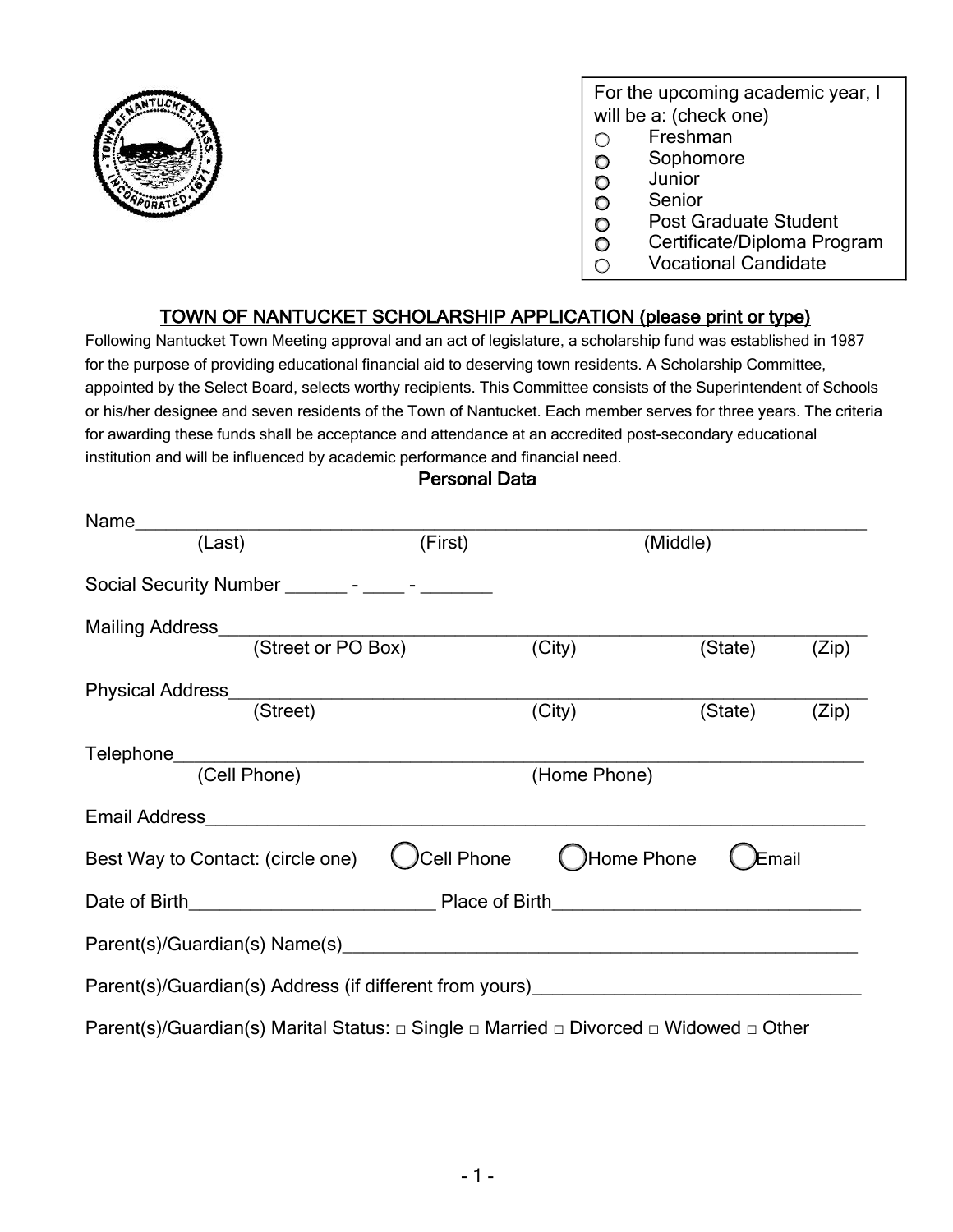| <b>Academic Data</b>                                                                            |        |  |  |  |
|-------------------------------------------------------------------------------------------------|--------|--|--|--|
|                                                                                                 |        |  |  |  |
| Name of college/university/certificate program you will be attending:                           |        |  |  |  |
|                                                                                                 |        |  |  |  |
| Fall<br>Entry Term: (circle one)                                                                | Spring |  |  |  |
| Full Time Student: (circle one) Yes                                                             | No     |  |  |  |
|                                                                                                 |        |  |  |  |
| Anticipated Major / Career Interest?<br><u> Anticipated Major / Career Interest?</u>            |        |  |  |  |
|                                                                                                 |        |  |  |  |
| Do you plan to work during the summer?____________Where?________________________                |        |  |  |  |
|                                                                                                 |        |  |  |  |
| If there are special financial circumstances which will affect your education, please describe: |        |  |  |  |

\_\_\_\_\_\_\_\_\_\_\_\_\_\_\_\_\_\_\_\_\_\_\_\_\_\_\_\_\_\_\_\_\_\_\_\_\_\_\_\_\_\_\_\_\_\_\_\_\_\_\_\_\_\_\_\_\_\_\_\_\_\_\_\_\_\_\_\_\_\_\_\_\_\_\_\_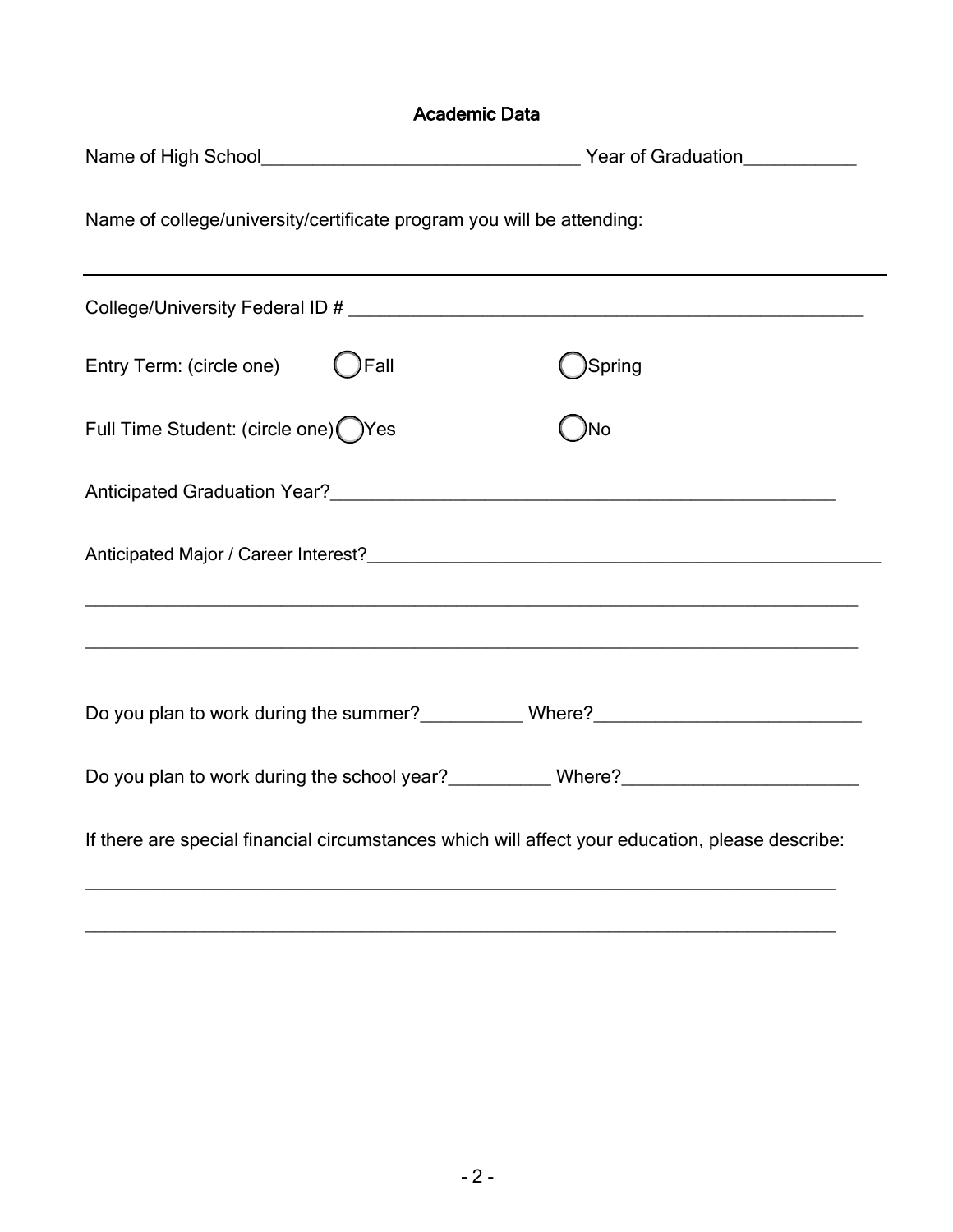# ANTICIPATED COST OF ATTENDANCE FOR THE UPCOMING YEAR

Please fill out all boxes as accurately as you can, given the information you have at the time of this application. Cost of Attendance (COA) is available on college website or your award letter. Fill in all boxes. No blanks. Use "0" if appropriate.

|                                           | Costs |
|-------------------------------------------|-------|
| <b>Tuition &amp; Fees</b>                 | \$    |
| Room & Board                              | \$    |
| <b>Books &amp; Supplies</b>               | \$    |
| Personal Expenses (Travel, computer, etc) | \$    |
| Other                                     | \$    |
| <b>TOTAL COST OF ATTENDANCE</b>           | \$    |

## YOUR FUNDING SOURCES

#### FINANCIAL AID DEFINITIONS:

Scholarships and Grants: Financial Aid that does not need to be repaid Loans: Borrowed money that must be repaid with interest Work/Study: Part-time employment offered by college to earn money for school

#### The Committee values parent and student contributions. Fill in all boxes. No blanks. Use "0" if appropriate.

| <b>Funding Source</b>                                    | Upcoming Academic Cumulative to date |        |
|----------------------------------------------------------|--------------------------------------|--------|
|                                                          | Year                                 | ITOTAL |
| Scholarships/grants (federal, state, college, local)     |                                      |        |
| Student savings/Earnings/Work-Study                      |                                      |        |
| Student Ioans (Stafford, Perkins, Consumer, private)     |                                      |        |
| Parent/family contribution (savings, investments, gifts) |                                      |        |
| Parent Ioans (PLUS, etc)                                 |                                      |        |
| <b>Other</b>                                             |                                      |        |
| <b>TOTAL FUNDS AVAILABLE FOR COLLEGE</b>                 |                                      |        |
| <b>ATTENDANCE</b>                                        |                                      |        |

| <b>UNMET NEED (COA minus Upcoming)</b><br><b>Academic Year Total Funds Available)</b> |  |
|---------------------------------------------------------------------------------------|--|
| (Do not leave blank!)                                                                 |  |